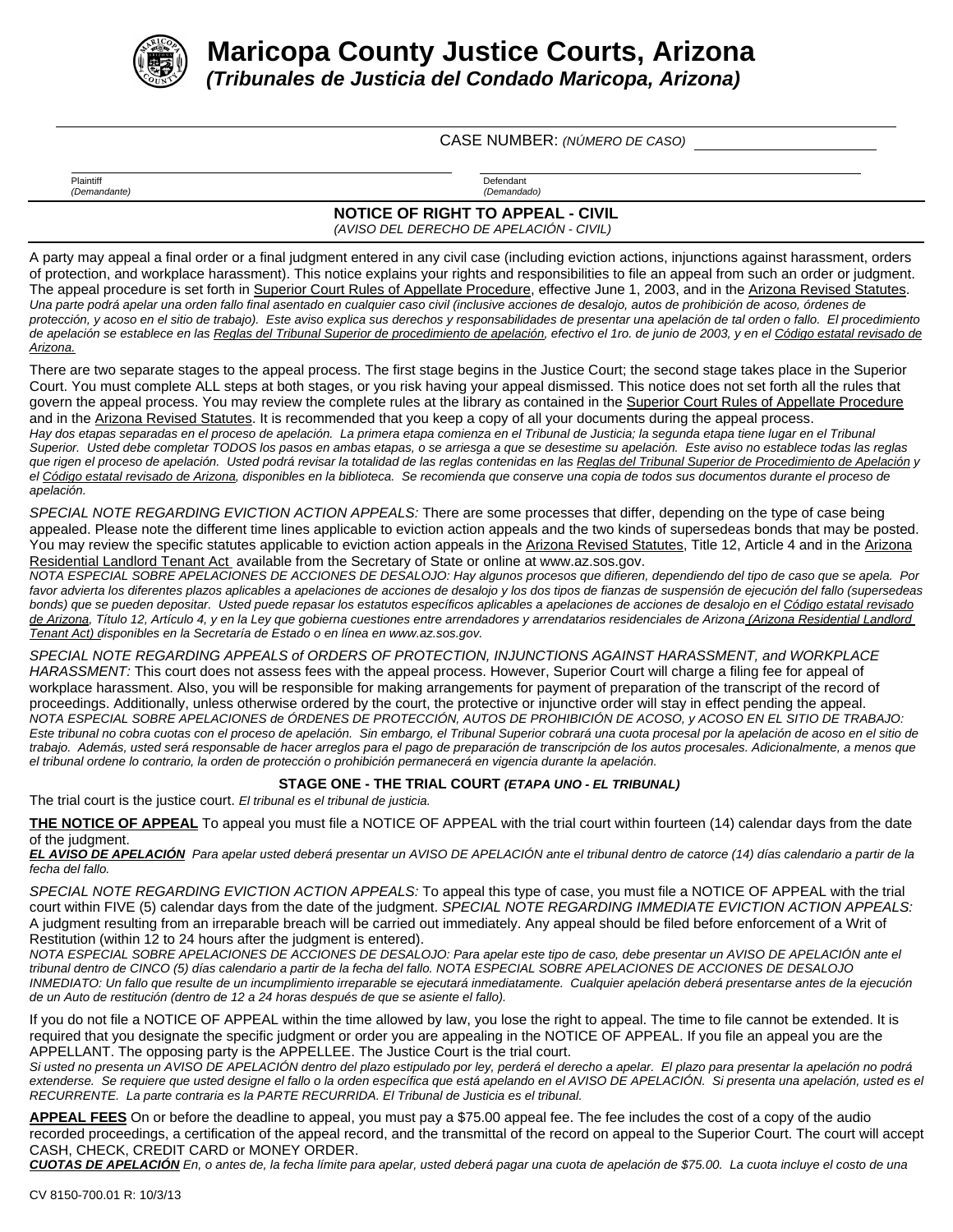*copia de los procedimientos grabados en audio, una certificación de los autos de apelación, y el envío de los autos de apelación al Tribunal Superior. El tribunal aceptará EFECTIVO, CHEQUE, TARJETA DE CRÉDITO o GIRO BANCARIO.* 

## **NOTICE OF RIGHT TO APPEAL - CIVIL** *(AVISO DEL DERECHO DE APELACIÓN - CIVIL)*

**THE RECORD** The justice court record is made by CD or video. The court will contact you to pick up a copy of the audio record within ten (10) days after you have paid the required fees. If the audio record is more than 90 minutes in length, it will be necessary for you to pay a court reporter to prepare a transcript (a typed record) of the proceedings. You can find a listing for COURT REPORTERS in the yellow pages of the telephone book. Within the deadline to appeal (5 days for eviction action and 14 days for all other civil), you must make arrangements with the court reporter or transcriber to pay any record or transcript preparation fees. The transcript must be filed with the trial court before or at the same time you file your memorandum (see FILING THE APPEAL MEMORANDUM).

*LAS ACTAS Las actas del tribunal de justicia se graban en cinta de audio, CD o video. El tribunal le contactará para que recoja una copia de las actas audiograbadas dentro de diez (10) días luego de que pague las cuotas requeridas.Si el acta audiograbada tiene más de 90 minutos de duración, será necesario que usted pague para que un estenógrafo del tribunal prepare una transcripción (un acta mecanografiada) de los procedimientos. Puede encontrar una lista de ESTENÓGRAFOS DEL TRIBUNAL en las páginas amarillas de la guía telefónica.Dentro del plazo requerido para apelar (5 días para una acción de desalojo y 14 días para todas las demás acciones civiles), usted deberá hacer arreglos con el estenógrafo o transcriptor del tribunal para pagar cualesquier cuotas de preparación de actas o transcripciones. La transcripción deberá presentarse ante el tribunal antes de, o al mismo tiempo que usted presenta su memorando (ver PRESENTACIÓN DEL MEMORANDO DE APELACIÓN).*

**DESIGNATE THE RECORD** Within the time to appeal you must designate the record with the trial court by filing a formal list of the items you want included in the record on appeal.

*DESIGNAR EL ACTA Dentro del plazo requerido para apelar usted debe designar el acta en el tribunal presentando una lista formal de los artículos que desea incluir en el acta en la apelación.*

**THE COST BOND** On or before the deadline to appeal you must pay a COST BOND. The bond is set at \$250.00. The purpose of this bond is to cover court costs incurred by the APPELLEE, in defending the appeal. If you cannot afford to pay the cost bond, you must complete an AFFIDAVIT OF INABILITY TO POST BOND. The opposing party has a right to object to such an affidavit and the court may hold a hearing to determine the validity of the affidavit.

*LA FIANZA DE COSTO En, o antes de, la fecha límite para apelar, usted deberá pagar una FIANZA DE COSTO. La fianza está fijada en \$250.00. La finalidad de esta fianza es cubrir los costos legales en los que incurra la PARTE RECURRIDA al defender la apelación. Si usted no puede pagar la fianza de costo, deberá completar una DECLARACIÓN JURADA DE INCAPACIDAD DE DEPOSITAR FIANZA. La parte contraria tiene el derecho a objetar dicha declaración jurada y el tribunal podrá celebrar una audiencia para determinar la validez de la declaración jurada.*

**SUPERSEDEAS BOND(S)** The purpose of a supersedeas bond is to stay enforcement of the judgment. The two supersedeas bonds explained here have two separate purposes. One will stay collection actions on the amount of the judgment awarded, i.e. garnishment proceedings. The other will stay any eviction proceeding resulting from a eviction action judgment. You may still exercise your right to appeal without posting a supersedeas bond. But you must post one or both supersedeas bonds to stay enforcement of the judgment.

*FIANZA(S) DE SUSPENSIÓN DE EJECUCIÓN DE FALLO (SUPERSEDEAS BOND(S)) El propósito de una fianza de suspensión de ejecución del fallo es suspender la ejecución del fallo. Las dos fianzas de suspensión de ejecución del fallo que se explican aquí tienen dos finalidades diferentes. Una suspende las acciones de cobro de la suma adjudicada por el fallo, por ejemplo, procedimientos de embargo. La otra suspende cualquier procedimiento de desalojo que resulte de un fallo de acción de desalojo. Usted aún podrá ejercer su derecho de apelación sin depositar una fianza de suspensión de ejecución de fallo (supersedeas bond). Pero tendrá que depositar una o ambas fianzas de suspensión de ejecución de fallo para suspender la ejecución del fallo.*

**TO STAY COLLECTION PROCEEDINGS** The amount of the bond is the total amount of the judgment ordered by the court, including court costs, attorney fees, damages, etc. The purpose of this bond is to stay collection proceedings on the money judgment awarded, i.e. a Writ of Execution, where personal property may be taken and sold to satisfy the judgment, or garnishment proceedings. The stay becomes effective when the bond is posted.

*PARA SUSPENDER LOS PROCEDIMIENTOS DE COBRO La cantidad de la fianza es la cantidad total del fallo ordenado por el tribunal, incluyendo costos de tribunales, honorarios de abogados, daños y perjuicios, etc. La finalidad de esta fianza es suspender los procedimientos de cobro del fallo monetario adjudicado, por ejemplo, un Auto de ejecución, por los que se podrá confiscar propiedad personal y venderla para satisfacer el fallo, o procedimientos de embargo. La suspensión es efectiva cuando se deposita la fianza.*

## *SPECIAL NOTE REGARDING EVICTION ACTION APPEALS (NOTA ESPECIAL SOBRE APELACIONES DE ACCIONES DE DESALOJO):*

**TO STAY EVICTION** A separate supersedeas bond must be posted to stay eviction proceedings enforced by a WRIT OF RESTITUTION. The amount of the bond is the amount of rent due from the date of the judgment to the next periodic rental due date, plus court costs and attorney fees ordered in the judgment. To stay the eviction proceedings a supersedeas bond must be posted before the Writ of Restitution is enforced. The stay becomes effective when the bond is posted, but cannot be retroactive if the Writ has already been executed. A judgment resulting from an irreparable breach will be carried out immediately. A supersedeas bond to stay the eviction must be filed before enforcement of the Writ of Restitution (within 12 to 24 hours after the judgment is entered) to have a stay effect on the eviction.

*PARA SUSPENDER UN DESALOJO Deberá depositarse una fianza de suspensión de ejecución del fallo (supersedeas bond) separada para suspender procedimientos de desalojo ejecutados por medio de un AUTO DE RESTITUCIÓN. La cantidad de la fianza es la cantidad de alquiler que se debe a partir de la fecha del fallo hasta la próxima fecha periódica de pago de alquiler, más los costos del tribunal y los honorarios de abogados ordenados en el fallo. Para suspender los procedimientos de desalojo, deberá depositarse una fianza de suspensión de ejecución del fallo antes de que se ejecute el Auto de restitución. La suspensión es efectiva cuando se deposite la fianza, pero no puede ser retroactiva si el Auto ya ha sido ejecutado.Un fallo que resulte de un incumplimiento irreparable se ejecutará inmediatamente. Deberá depositarse una fianza de suspensión de ejecución del fallo para suspender el desalojo antes de la ejecución del Auto de restitución (dentro de 12 a 24 horas después de que se asiente el fallo) para tener efecto de suspensión sobre el desalojo.*

**PAYMENT OF RENT** In addition, all rent payments must be paid to the trial court on or before the rental due date, pending the appeal process. If the rent is not timely received, the plaintiff may pursue a WRIT OF RESTITUTION for execution of the judgment for possession. *PAGO DE ALQUILER Además, deberán hacerse todos los pagos de alquiler al tribunal en, o antes de, la fecha límite para el pago del alquiler durante el proceso de apelación. Si no se recibe el pago de alquiler de manera oportuna, el demandante podrá procurar obtener un ACTA DE RESTITUCIÓN para la ejecución del fallo por posesión.*

All bonds are paid to the trial court. The court will accept CASH, ATTORNEY TRUST CHECK, or CASHIER'S CHECK for payment of bonds. *Todas las fianzas se les pagan al tribunal. El tribunal acepta EFECTIVO, CHEQUE DE FIDEICOMISO DE ABOGADO, o CHEQUE DE CAJA para el pago de las fianzas.*

**THE WRITTEN APPEAL MEMORANDUM** You will need the record for the next step - the APPELLANT'S MEMORANDUM. The appellant's memorandum is your written explanation of why the trial court ruling was legally wrong. Normally your memorandum should refer to specific portions of the record of the trial or hearing to point out where there was error by the court. That is why a written record (the transcript) must be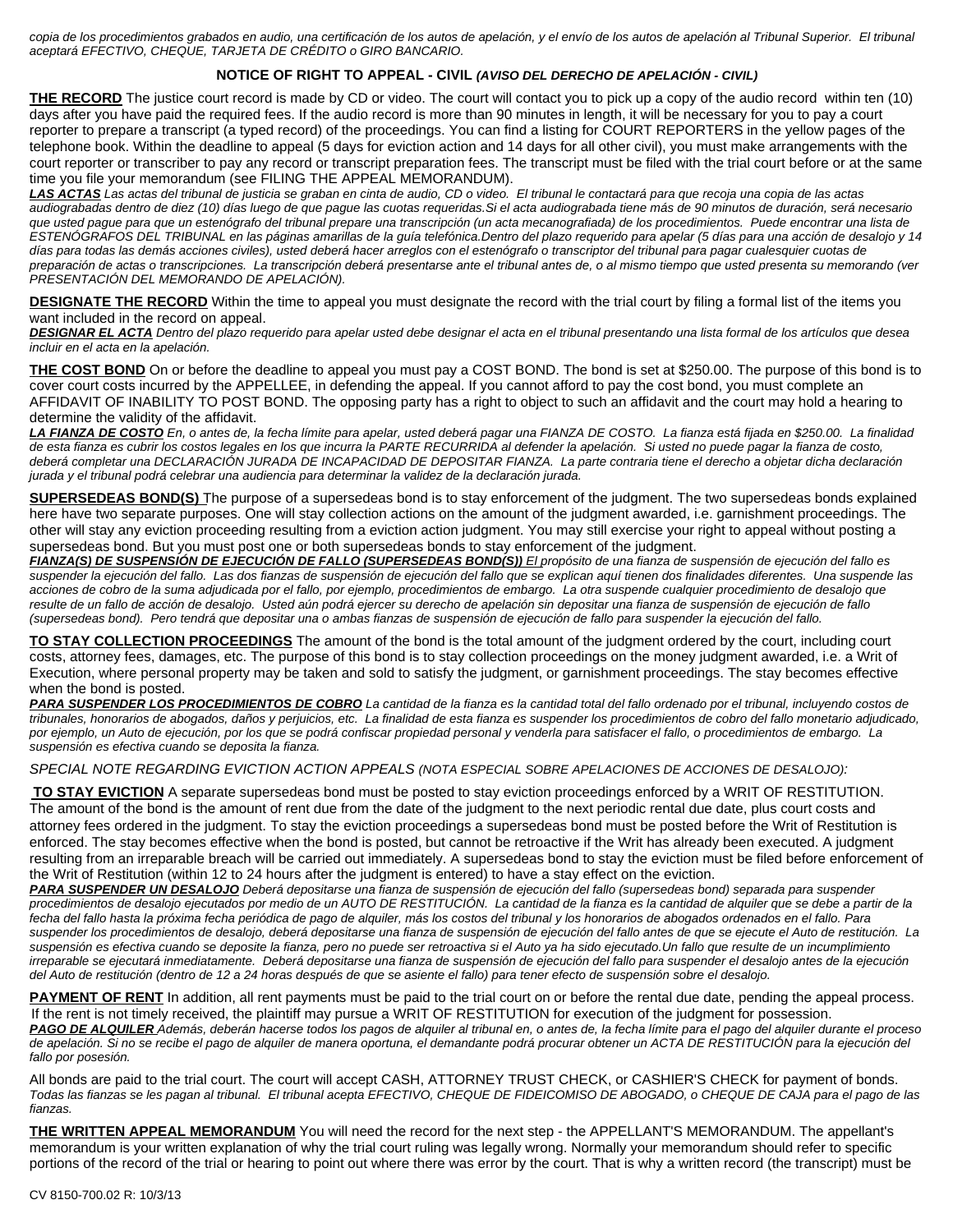prepared. The memorandum should be typed or printed on letter-sized white paper, double spaced, and not exceed 15 pages in length. In addition, you may also attach exhibits from your hearing to the memorandum. Type or print the caption of the case and your case number at the top of your memorandum. Type or print the title, APPELLANT'S MEMORANDUM, below the caption so that court can identify it when it is filed. If you are not represented by an attorney you must file the original with the trial court, and one additional copy of the memorandum for every party in the case. The other side will then have 30 days to file an APPELLEE'S RESPONSE MEMORANDUM.

*EL MEMORANDO DE APELACIÓN POR ESCRITO Usted necesitará el acta para el próximo paso - el MEMORANDO DEL RECURRENTE. El memorando del recurrente es su explicación por escrito de por qué el fallo del tribunal fue legalmente incorrecto. Normalmente su memorando debe referirse a porciones específicas del acta del juicio o la audiencia para indicar dónde hubo un error por parte del tribunal. Por esta razón debe prepararse un acta por escrito (la transcripción). El memorando deberá mecanografiarse o escribirse con letra de molde en papel blanco tamaño carta, a doble espacio, y no exceder una longitud de 15 páginas. Además, podrá anexar al memorando pruebas reales de la audiencia. Mecanografíe o escriba con letra de molde el encabezamiento y su número de caso en la parte superior de su memorando. Mecanografíe o escriba con letra de molde el título, MEMORANDO DEL RECURRENTE, debajo del encabezamiento de manera que el tribunal pueda identificarlo cuando se presente. Si no lo representa un abogado, deberá presentar el original ante el tribunal, y proporcionar una copia adicional del memorando para cada una de las partes en el caso. La parte contraria entonces tendrá 30 días para presentar un MEMORANDO DE RESPUESTA DE LA PARTE RECURRIDA.*

**FILING THE APPEAL MEMORANDUM (within 60 days)** The APPELLANT'S MEMORANDUM together with the TYPED TRANSCRIPT (if the taped proceedings are more than 90 minutes) must be filed with the court within 60 calendar days of the deadline to file the NOTICE OF APPEAL.

*PRESENTACIÓN DEL MEMORANDO DE APELACIÓN (dentro de 60 días) El MEMORANDO DEL RECURRENTE junto con la TRANSCRIPCIÓN MECANOGRAFIADA (si los procedimientos audiograbados son de más de 90 minutos de duración) deberán presentarse al tribunal dentro de 60 días calendario de la fecha límite para presentar el AVISO DE APELACIÓN.*

**WAIT FOR FURTHER INSTRUCTIONS** Once the memorandum has been filed, you should wait for further instructions from the Superior Court as outlined in Stage Two. Remember that the trial court must have your current mailing address at all times to keep you informed. Even if you hire an attorney your address is still required for legal notifications.

*AGUARDE INSTRUCCIONES ADICIONALES Una vez que se haya presentado el memorando, debe esperar hasta recibir instrucciones adicionales del Tribunal Superior según se resume en la Etapa dos. Recuerde que el tribunal debe tener su dirección de correos actual en todo momento para mantenerle informado. Aún si usted contrata un abogado, se requiere su dirección para notificaciones legales.*

**CROSS-APPEALS** The rules regarding cross-appeals are set forth in full detail in the Superior Court Rules of Appellate Procedure previously mentioned herein.

*CONTRARRECURSOS DE APELACIÓN Las reglas referentes a los contrarrecursos de apelación se detallan plenamente en las Reglas del Tribunal Superior de Procedimiento de Apelación previamente mencionadas.*

## **STAGE TWO - THE SUPERIOR COURT** *ETAPA DOS - EL TRIBUNAL SUPERIOR*

**PAYING THE SUPERIOR COURT FILING FEE** If you have completed all of the first stage, your case moves to Superior Court. About 60 days after you file your memorandum, you will receive a notice from the Superior Court. This notice will instruct you to pay the Superior Court filing fee. You must pay this filing fee or your appeal may be dismissed and your case sent back to the trial court. If you cannot afford to pay the filing fee, you must contact the Superior Court clerk for information about a possible waiver or extension to make payment later. For more information, you may contact Superior Court, Lower Court of Appeals clerk at (602) 506-3427.

*PAGAR LA CUOTA PROCESAL DEL TRIBUNAL SUPERIOR Si usted ha completado la primera etapa en su totalidad, su caso pasa al Tribunal Superior. Aproximadamente 60 días luego de que presente su memorando, recibirá una notificación del Tribunal Superior. Esta notificación le indicará que pague la cuota procesal del Tribunal Superior. Usted deberá pagar esta cuota procesal o podrá desestimarse su apelación y su caso será devuelto al tribunal de primera instancia. Si usted no puede pagar la cuota procesal, deberá comunicarse con la secretaría del Tribunal Superior para obtener información sobre una posible exención o extensión para que haga el pago más adelante. Para mayor información, puede comunicarse con el Tribunal Superior, secretario del Tribunal inferior de apelaciones llamando al (602) 506-3427*

**SUPERIOR COURT ACTION ON THE APPEAL** If you have completed all of these steps, you will receive a ruling from the Superior Court. The Superior Court has the right to affirm the trial court, overrule the trial court, modify some of the trial court's decision, or, if the record is not clear, order a new trial in the Superior Court. If the final outcome of your case is that the ruling stands, or if your appeal is dismissed for any reason, the court may use any bond, deposit or payments made to satisfy your obligation under the original judgment. You may have to return to the trial court to receive further instructions.

*ACCIÓN DEL TRIBUNAL SUPERIOR EN LA APELACIÓN Si usted ha completado todos estos pasos, recibirá un dictamen del Tribunal Superior. El Tribunal Superior tiene el derecho de ratificar la decisión del tribunal de primera instancia, declarar sin lugar la decisión del tribunal de primera instancia, modificar parte de la decisión del tribunal de primera instancia, o si el acta no está clara, ordenar un nuevo juicio en el Tribunal Superior. Si el resultado final de su caso es que la decisión prevalece, o si su apelación se desestima por cualquier motivo, el tribunal podrá usar cualquier fianza, depósito o pagos hechos para satisfacer su obligación bajo el fallo original. Es posible que tenga que volver al tribunal de primera instancia para recibir instrucciones adicionales*.

**DISPOSITION OF EXHIBITS UPON FINAL JUDGMENT** After a judgment has become final and non-appealable, a person who files a request, under penalty of perjury, setting forth ownership of, or lawful entitlement to the possession of an exhibit, may obtain an ex-parte order permitting its withdrawal. Ninety (90) days after a judgment has become final and non-appealable, the court having possession thereof may dispose of all case related exhibits in its possession. REMINDER: The appeal will not be sent to Superior Court until you have met all of the following requirements:

- File a timely NOTICE OF APPEAL.
- Pay the appeal fees.
- Pay the \$250.00 cost bond or filed an AFFIDAVIT OF INABILITY TO POST BOND.
- Make arrangements with any court reporter or transcriber to pay any record or transcript preparations fees (within 14 days from the final order or final judgment - if the record is longer than 90 minutes; or within five (5) days from the final order or final judgment if a eviction action.)
- Prepare and file a transcript, if required.
- File the Memorandum.
- Pay the Superior Court filing fee (if applicable).

*DISPOSICIÓN DE LAS PRUEBAS REALES AL DICTARSE EL FALLO FINAL Después de que un fallo pasa a ser final e inapelable, una persona que presenta una solicitud, bajo pena de perjurio, haciendo constar la propiedad de, o el derecho legítimo a la posesión de una prueba real, podrá obtener una orden de una sola parte que le permita retirarla. Noventa (90) días luego de que un fallo pasa a ser final e inapelable, el tribunal que tiene posesión de ellas podrá disponer de todas las pruebas reales en su posesión relacionadas con el caso. RECORDATORIO: La apelación no se enviará al Tribunal Superior hasta que usted haya cumplido todos los requisitos siguientes:*

• *Presentar de manera oportuna un AVISO DE APELACIÓN.*